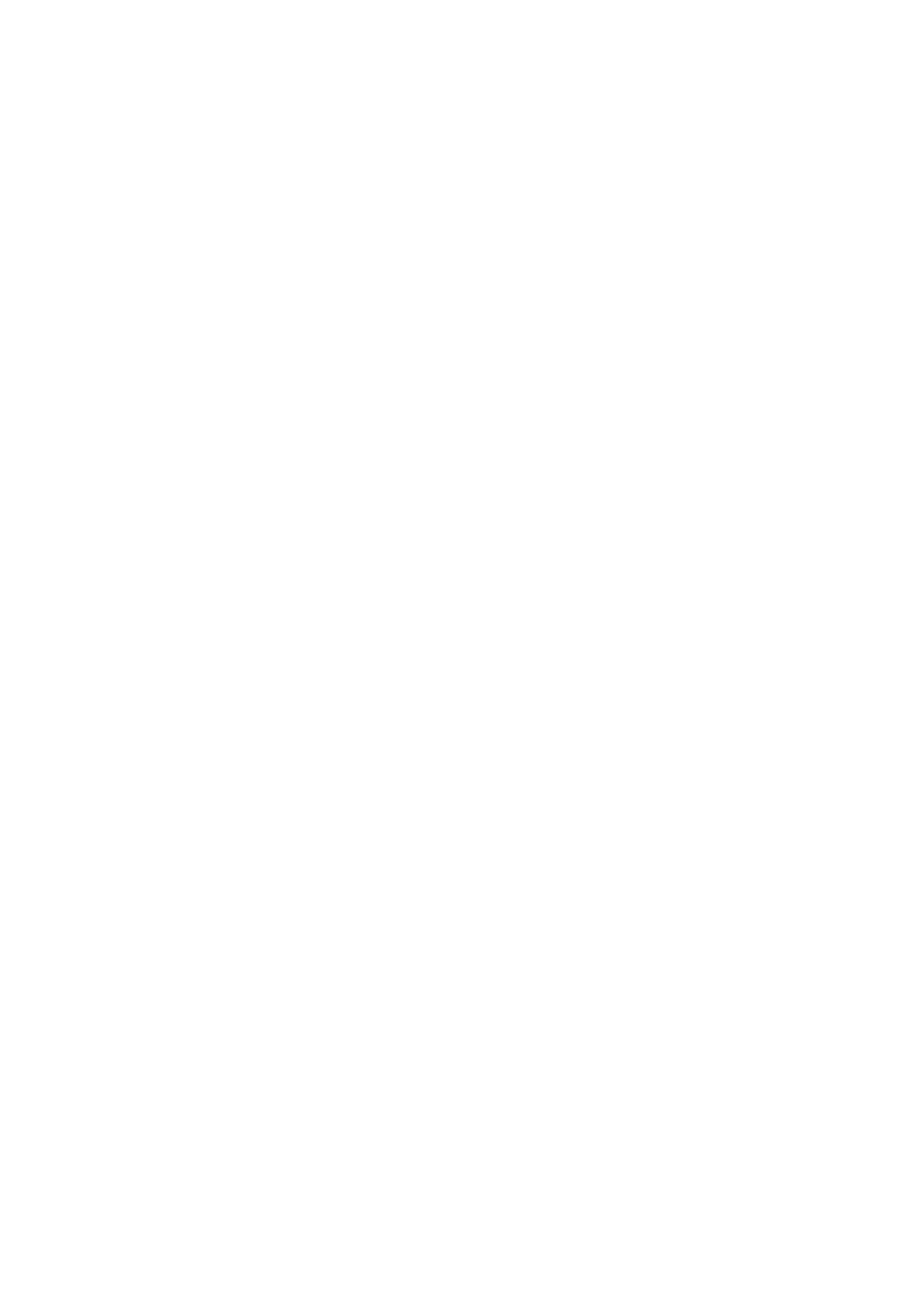# **TABLE OF CONTENTS 8 OCTOBER 2015**

|    | <b>Business</b><br>Page No. |                                       |   |  |
|----|-----------------------------|---------------------------------------|---|--|
|    |                             |                                       |   |  |
| 1. |                             | <b>Meeting Conduct</b>                | 5 |  |
|    |                             | 1.1 Apologies                         | 5 |  |
|    |                             | 1.2 Conflict of Interest Declarations | 5 |  |
|    |                             | 1.3 Confirmation of Minutes           | 5 |  |
|    |                             | 1.4 Public Participation              | 5 |  |
|    |                             | 1.5 Deputations                       | 5 |  |
|    |                             | 1.6 Items not on the Agenda           | 5 |  |
| 2. |                             | <b>Oral Reports</b>                   | 9 |  |
|    | 2.1                         | <b>Policing in Tawa</b>               | 9 |  |
|    |                             | 2.2 Spicer Landfill                   | 9 |  |
|    | 2.3                         | <b>Discretionary Fund</b>             | 9 |  |
|    | 2.4                         | <b>Members' Reports</b>               | 9 |  |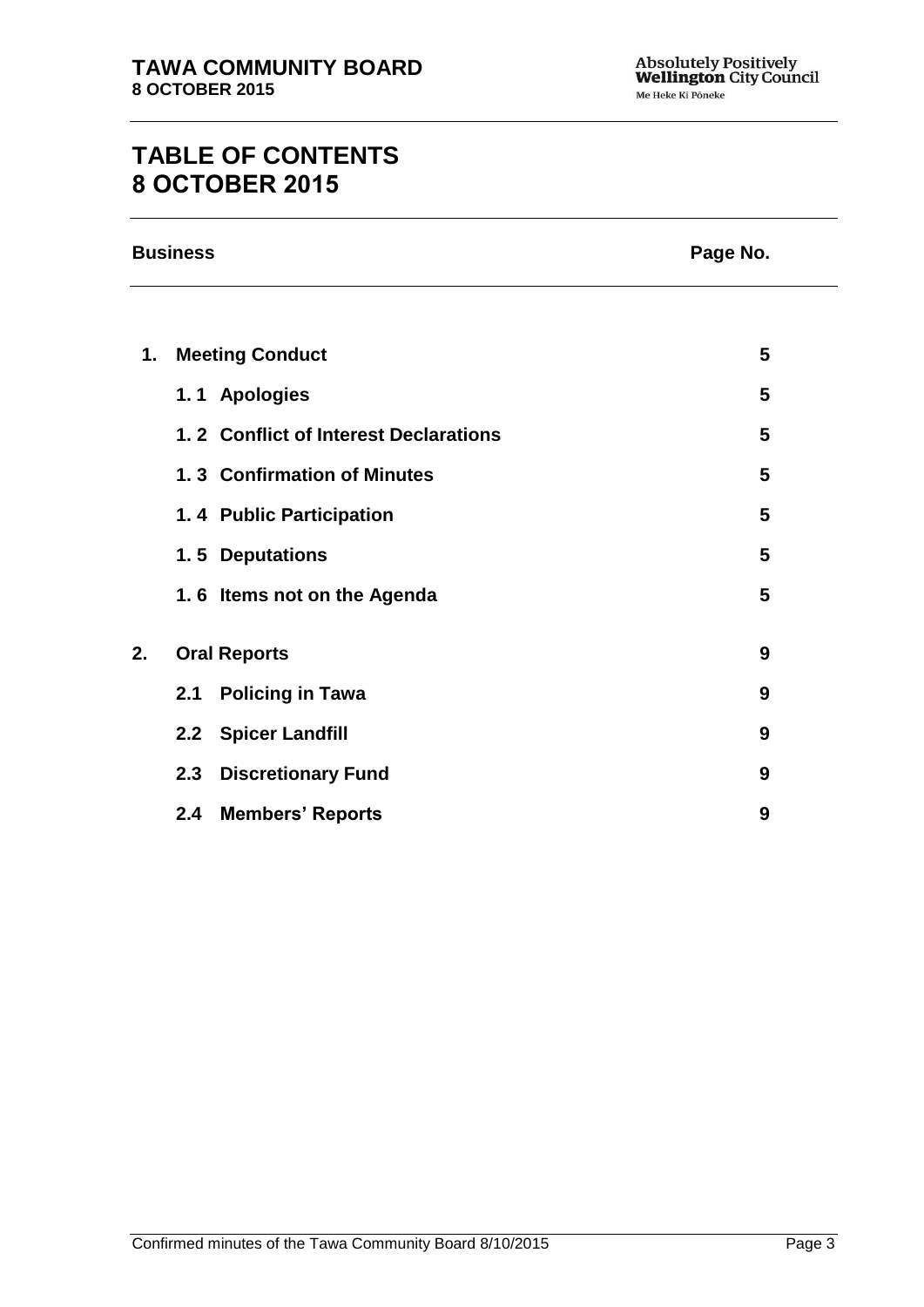| 3. |                  | <b>Reports</b>                                                                                                                                         |   |  |
|----|------------------|--------------------------------------------------------------------------------------------------------------------------------------------------------|---|--|
|    | 3.1              | <b>Enabling Greater Housing Choice and Supply - Draft</b><br><b>District Plan Proposals for Medium Density Residential</b><br>Areas in Tawa and Karori | 6 |  |
|    |                  | 3.2 Tawa Town Centre Plan - Update                                                                                                                     | 6 |  |
|    | 3.3 <sub>1</sub> | <b>Report on Activities of Parks, Sport &amp; Recreation</b>                                                                                           | 6 |  |
|    | 3.4              | <b>Resource Consent Applications and Approvals for 26</b><br><b>August to 24 September 2015</b>                                                        |   |  |
|    |                  | 3.5 2016 Schedule of Ordinary Meetings for Tawa<br><b>Community Board</b>                                                                              | 7 |  |
|    | 3.6              | Camp Elsdon Annual Report 2014 - 2015                                                                                                                  | 8 |  |
|    | 3.7              | <b>Forward Programme</b>                                                                                                                               | 9 |  |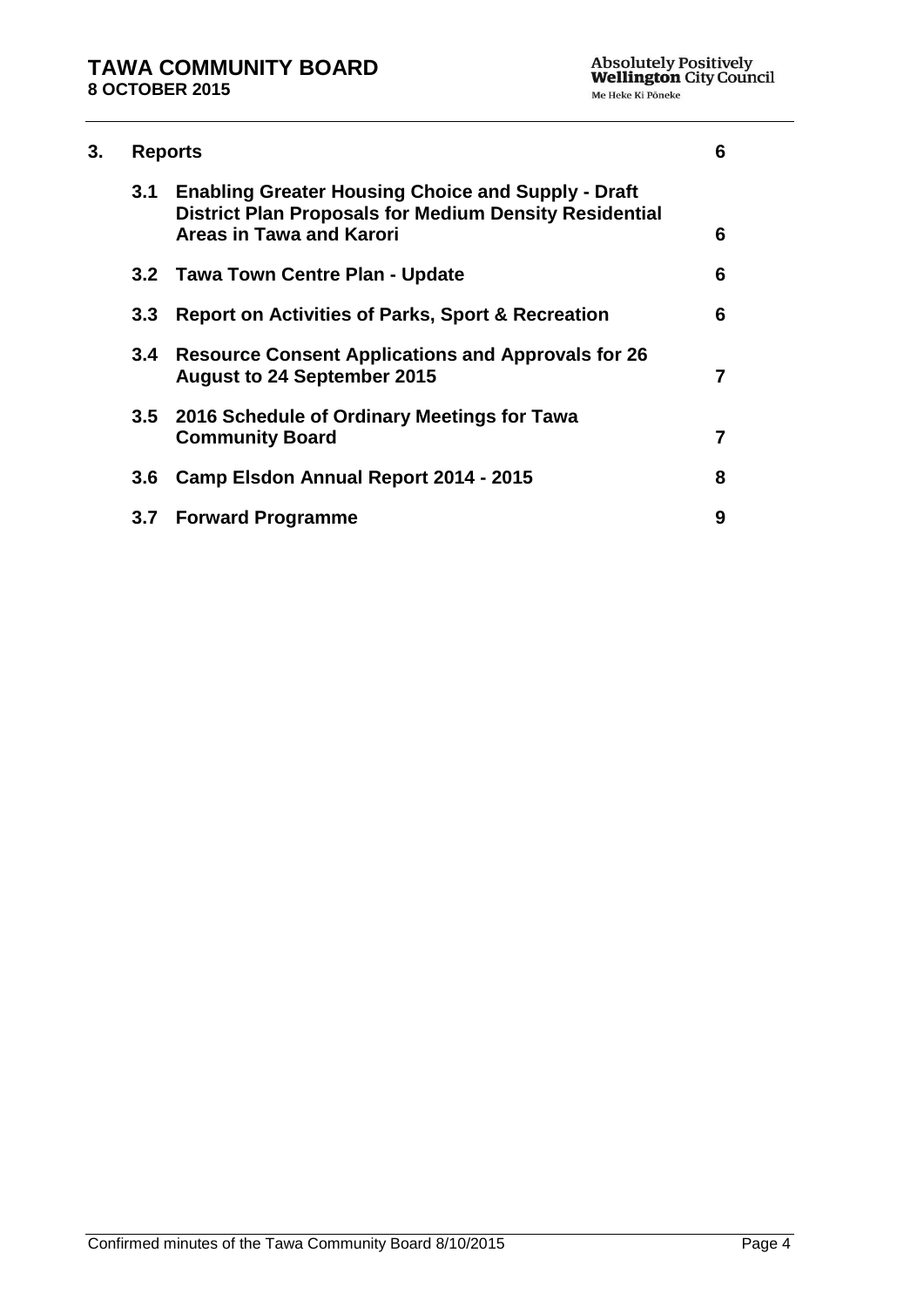# <span id="page-4-0"></span>**1 Meeting Conduct**

### <span id="page-4-1"></span>**1. 1 Apologies**

### **Apology**

### **Moved Robert Tredger, seconded Councillor Sparrow**

### **Resolved**

That the Tawa Community Board

Accept the apologies received from Deputy Chair Margaret Lucas and Member Richard Herbert.

**Carried**

## <span id="page-4-2"></span>**1. 2 Conflict of Interest Declarations**

There were no conflict of interests declared.

### <span id="page-4-3"></span>**1. 3 Confirmation of Minutes**

### **Moved Robert Tredger, seconded Councillor Lester**

### **Resolved**

That the Tawa Community Board:

Approve the minutes of the Tawa Community Board Meeting held on 10 September 2015, having been circulated, that they be taken as read and confirmed as an accurate record of that meeting.

**Carried**

### <span id="page-4-6"></span>**1. 4 Public Participation**

### **1.4.1 Rachel Allen (Individual)**

Spoke on the Spicer Landfill.

#### **1.4.2 Phillip Dooman**

Spoke on the Spicer Landfill.

### <span id="page-4-5"></span>**1. 5 Deputations**

There was one deputation for the evening: Mayor Nick Leggett and Councillor Bronwyn Kropp from Porirua City Council attended the Tawa Community Board meeting with Officers Peter Keller and Moana Wyatt. He spoke on the Spicer Landfill.

### <span id="page-4-4"></span>**1. 6 Items not on the Agenda**

There were no items not on the agenda.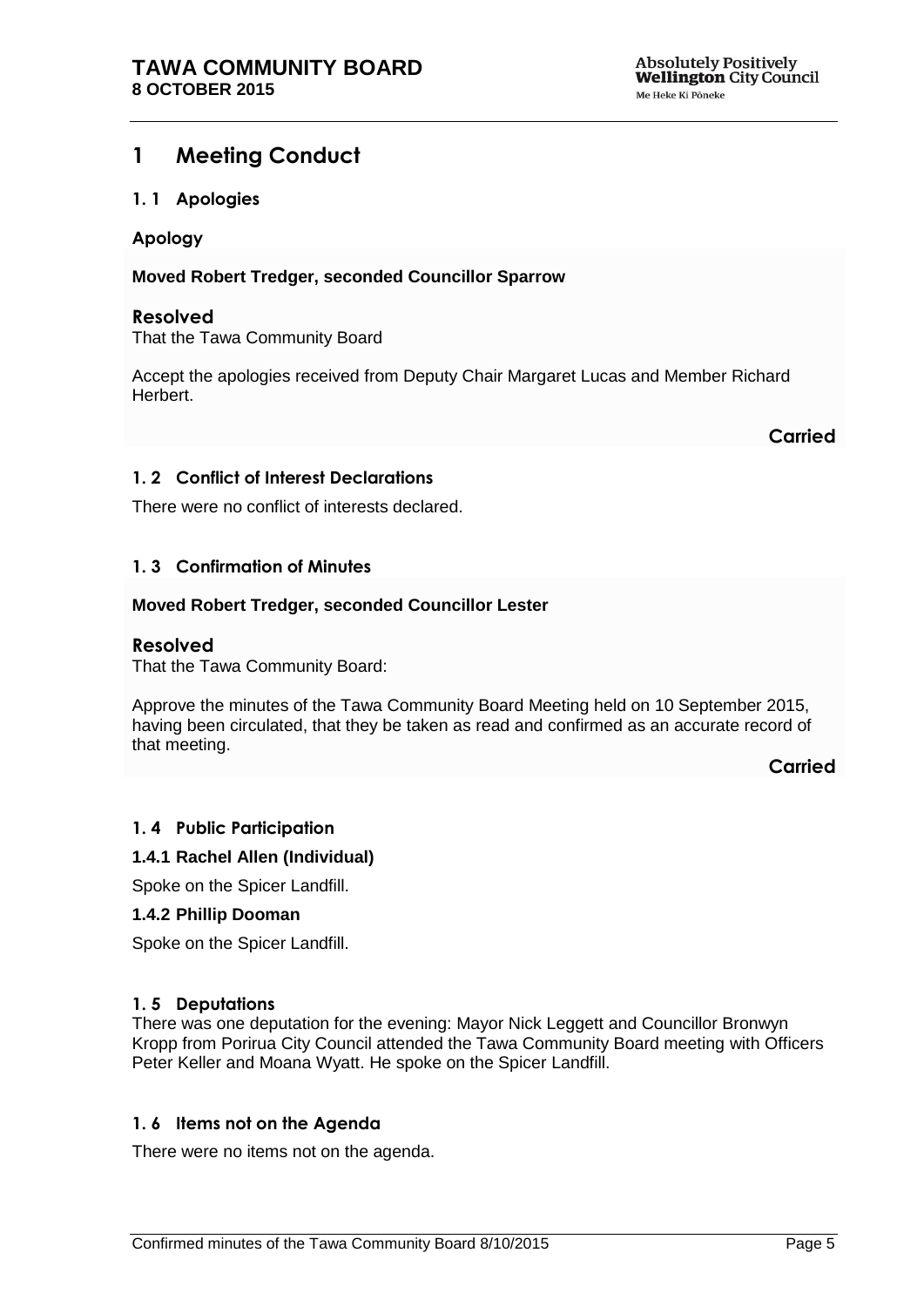The Chair changed the order of the agenda to allow the following items  $3.1 - 3.7$  to be considered before items 2.1 – 2.4.

# <span id="page-5-0"></span>**3. Reports**

# <span id="page-5-1"></span>**3.1 Enabling Greater Housing Choice and Supply - Draft District Plan Proposals for Medium Density Residential Areas in Tawa and Karori**

Elizabeth Moncrief from the Wellington City Council attended the Tawa Community Board meeting to answer questions the Community Board had with regards to this report. Elizabeth tabled an updated map of the proposed Medium Density Residential areas.

### **Moved Robert Tredger, seconded Alistair Sutton**

### **Resolved**

That the Tawa Community Board:

- 1. Receive the information.
- 2. Note that consultation is planned to occur during November 2015.

**Carried**

# <span id="page-5-2"></span>**3.2 Tawa Town Centre Plan - Update**

**Moved Robert Tredger, seconded Graeme Hansen**

### **Resolved**

That the Tawa Community Board:

1. Receive the information.

**Carried**

# <span id="page-5-3"></span>**3.3 Report on Activities of Parks, Sport & Recreation**

### **Moved Robert Tredger, seconded Graeme Hansen**

### **Resolved**

That the Tawa Community Board:

1. Receives the information.

**Carried**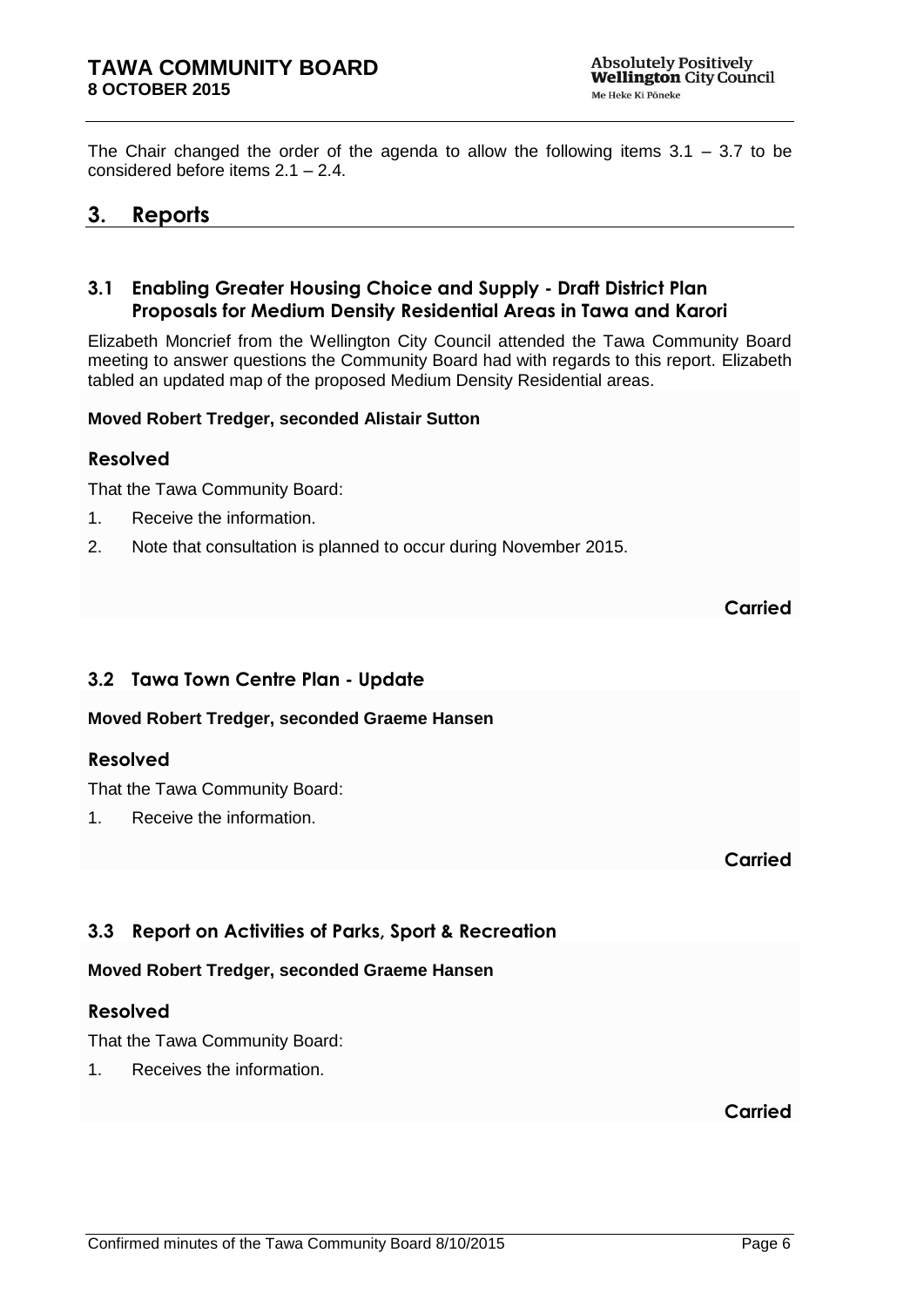# <span id="page-6-0"></span>**3.4 Resource Consent Applications and Approvals for 26 August to 24 September 2015**

### **Moved Robert Tredger, seconded Councillor Sparrow**

# **Resolved**

That the Tawa Community Board:

1. Receive the information.

**Carried**

# <span id="page-6-1"></span>**3.5 2016 Schedule of Ordinary Meetings for Tawa Community Board**

### **Moved Robert Tredger, seconded Councillor Sparrow**

That the Tawa Community Board:

- 1. Receive the information.
- 2. Adopt a 6 weekly meeting schedule for the period February to September 2016 (Attachment 1).
- 3. Agree to meet at 7pm in the Boardroom, Tawa Service Centre.

**Moved Councillor Lester, seconded Jack Marshall**, the following amendment:

That the Tawa Community Board:

**2. Adopt a monthly meeting schedule for the period February to September 2016 (Attachment 2).**

**Carried**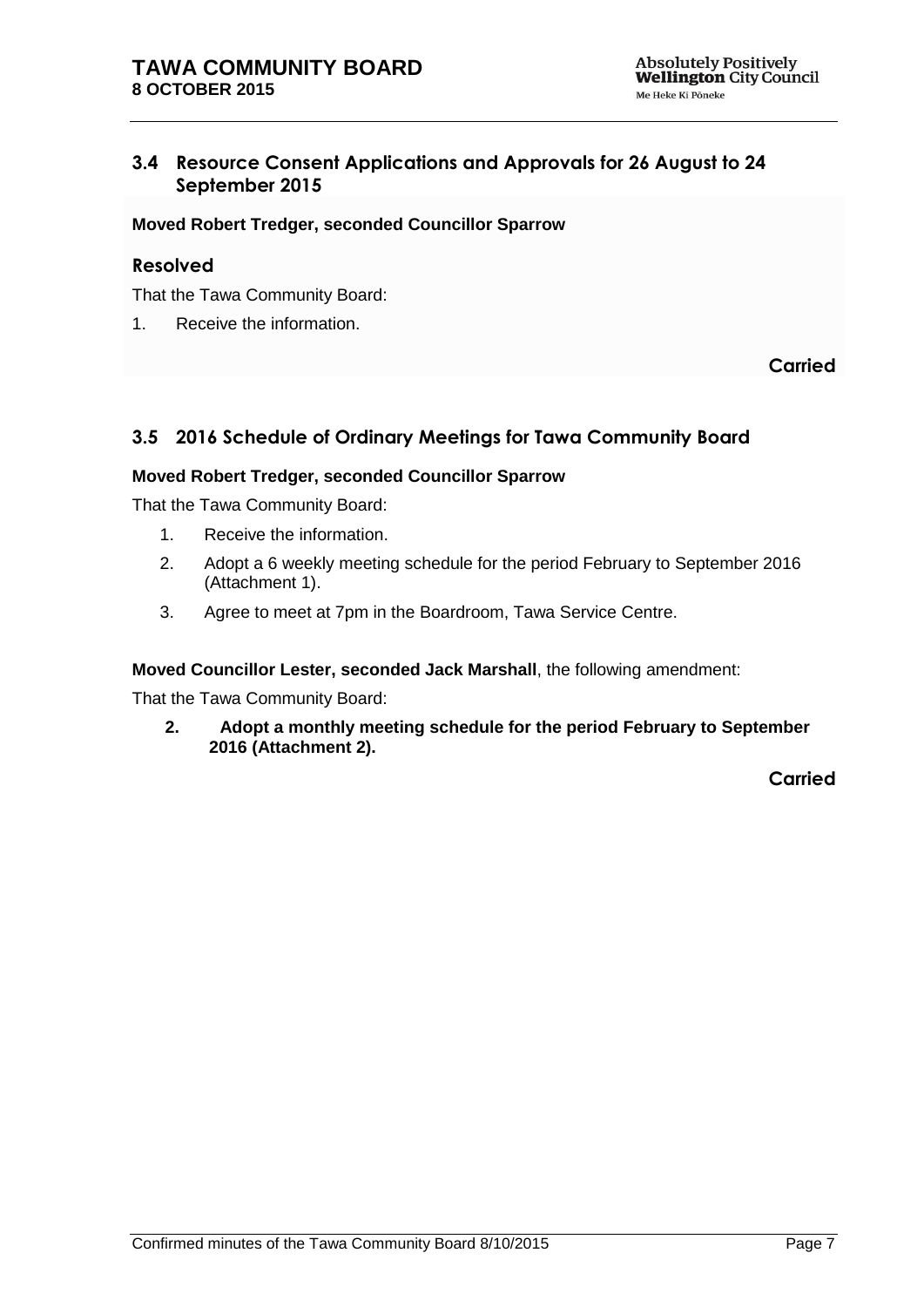## **Resolved**

That the Tawa Community Board:

1. Receive the information.

Voting For: Graeme Hansen, Councillor Lester, Jack Marshall, Councillor Sparrow, Alistair Sutton and Robert Tredger (Chair)

Voting Against: Nil

Majority Vote: 6:0

### **Carried**

2. Adopt a monthly meeting schedule for the period February to September 2016 (Attachment 2).

> Voting For: Councillor Lester, Jack Marshall, Councillor Sparrow and Robert Tredger (Chair)

Voting Against: Graeme Hansen and Alistair Sutton

Majority Vote: 4:2

### **Carried**

**Carried**

3. Agree to meet at 7pm in the Boardroom Tawa Service Centre.

Voting For: Graeme Hansen, Councillor Lester, Jack Marshall, Councillor Sparrow, Alistair Sutton and Robert Tredger (Chair)

Voting Against: Nil

Majority Vote: 6:0

### **Attachments**

1 Tawa Community Board Monthly Meeting Schedule 2016

# <span id="page-7-0"></span>**3.6 Camp Elsdon Annual Report 2014 - 2015**

### **Moved Councillor Lester, seconded Jack Marshall**,

That the Tawa Community Board:

1. Pursuant to Standing Order 222 the Community Board agreed to lie this item on the table until the Tawa Community Board Meeting on 12 November 2015.

**Carried**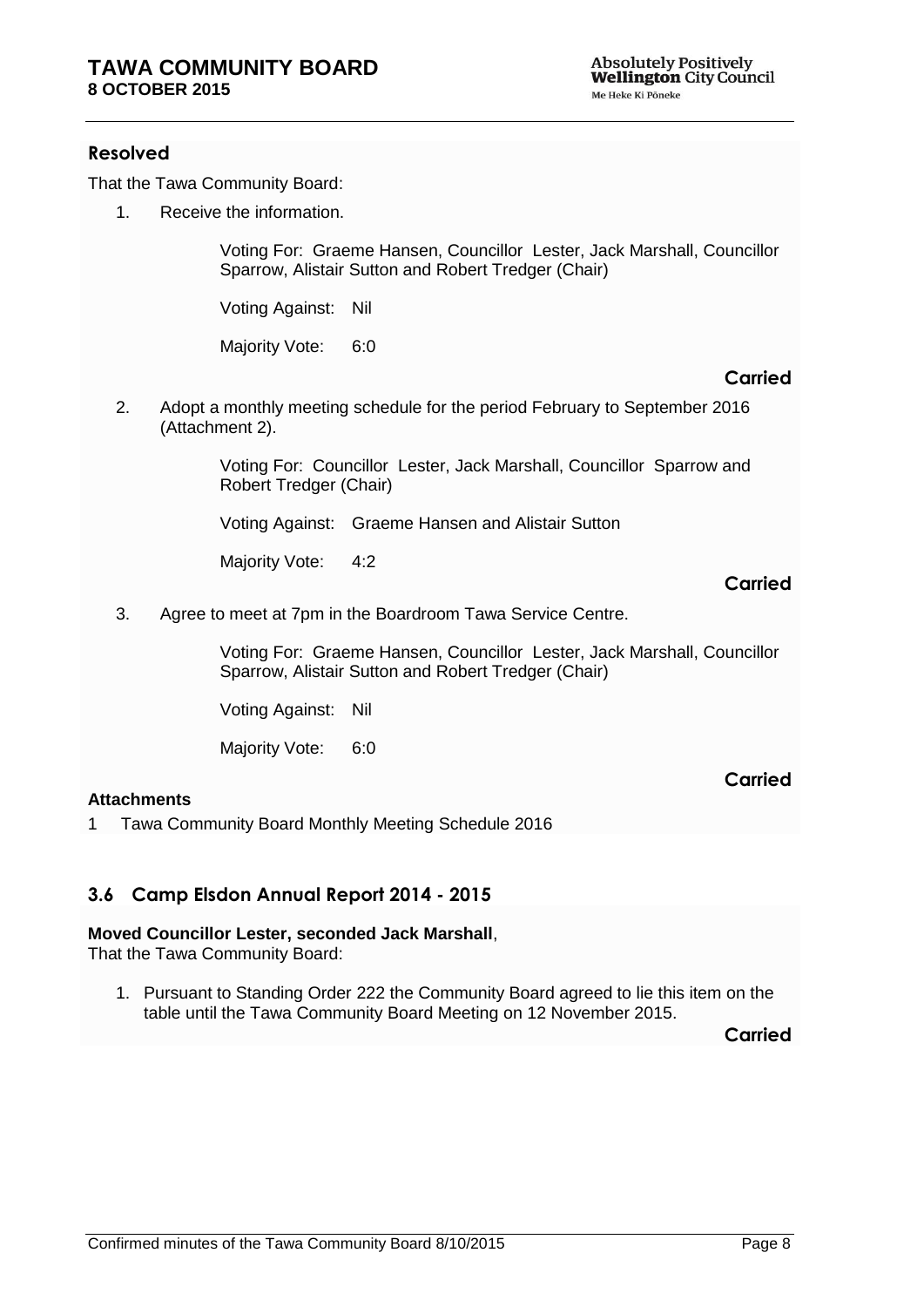# <span id="page-8-1"></span>**3.7 Forward Programme**

### **Moved Robert Tredger, seconded Alistair Sutton**

### **Resolved**

That the Tawa Community Board:

- 1. Receive the information.
- 2. Amend the work programme as follows:
	- Tawa Community Board newsletter
	- Primary School Citizenship awards update (Friday 27 November between 6.30 7.15 pm)
	- Tara Borough Citizenship award
	- Porirua Spicer Landfill
	- Tawa Community Board Dinner

**Carried**

# <span id="page-8-0"></span>**2 Oral Reports**

#### **2.1 Policing in Tawa**

Due to other commitments, the police were not present to provide an update to the Board.

### **2.2 Spicer Landfill**

There was no discussion on this item following the deputation from Porirua City Council.

### **2.3 Discretionary Fund**

Business Analysts James Tamapara and Jordan Ng provided the Board with a summary of the Discretionary Fund for the month of September.

Crispian Franklin (team leader Democratic Services) suggested to the Board that Democratic Services could develop a form to Discretionary Fund recipients to ensure funds are spent correctly.

Graeme mentioned it would be good to have accountability for past, present and future Discretionary Fund recipients allowing the board to be aware of how the funds were being spent in the community.

# **2.4 Member's Reports**

Jack Marshall mentioned that the St Xavier's traffic resolution was now in place.

Malcolm Sparrow has been involved in Spring into Tawa, Vibrant Tawa and work on the Community Gardens.

Justin Lester attended Spring into Tawa, and has been working on managing Spicer Landfill and developing safety requirements for Hampton Hill School.

Alistair Sutton has been assisting Plunket finalise their rebuild. He mentioned that construction on new facilities will begin in December.